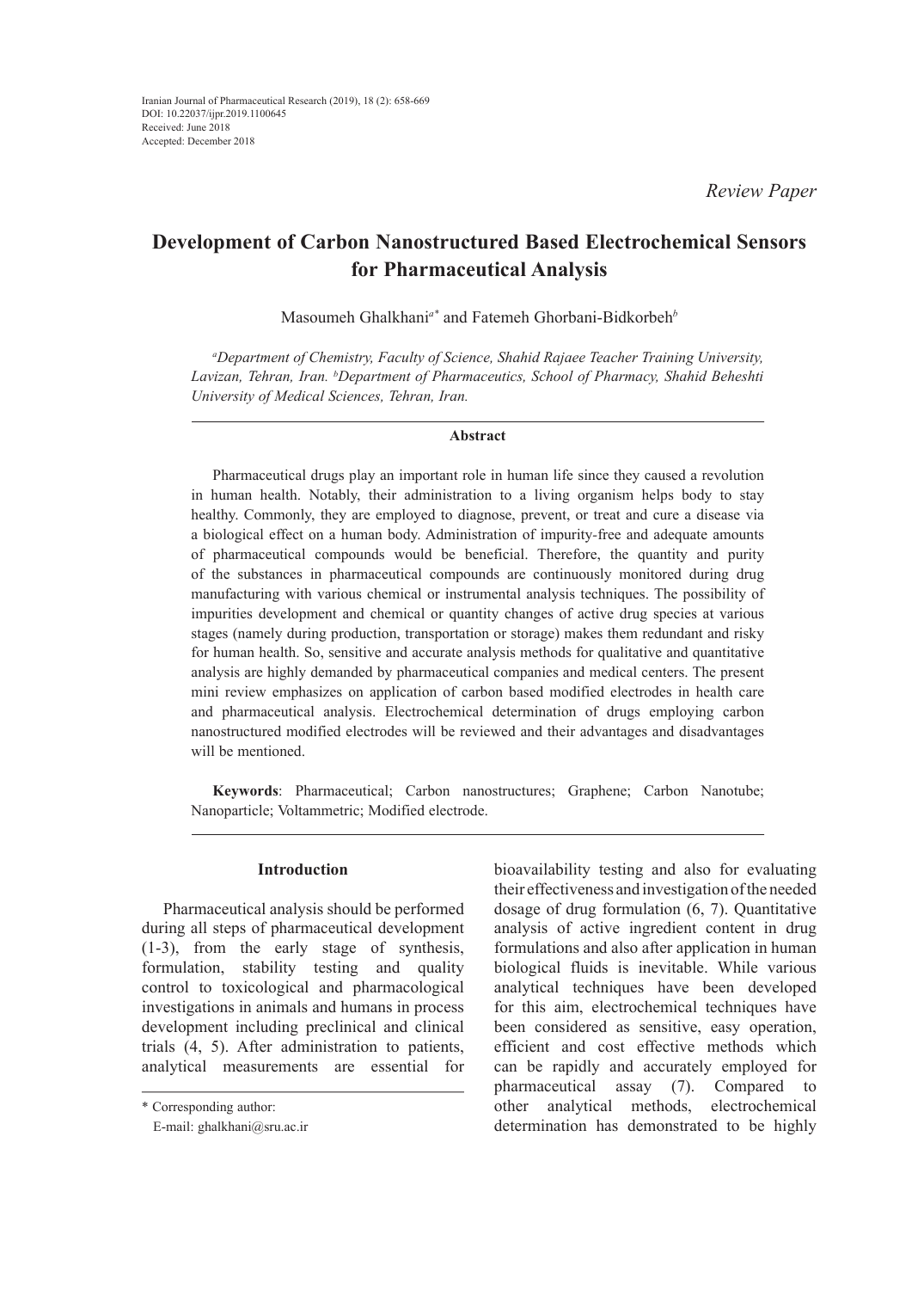sensitive and reliable with less interference from non-electro-active species for the determination of wide range of pharmaceutical agents (8, 9). Over the past two decades, electrochemical behaviour of drugs such as ascorbic acid, phenothiazines, benzodiazepines, paracetamol, tramadol, theophylline, sumatriptan, naltrexone, mercaptopurine, gabapentin, lamotrigine, etc. has been widely investigated and a great trend in pharmaceutical analysis can be seen for developing electrochemical sensors. In addition, intelligent drug delivery systems or implantable sensors for the rapid detection of biomarker and the release of therapeutic agents on demand can be designed based on these sensors (10).

## *Development of modified electrodes*

Electrochemical techniques have been widely employed for both qualitative and quantitative analysis of organic (11-14) and inorganic (15, 16) compounds. In electrochemistry, working electrode surface plays an important role as the selectivity and sensitivity of the measurements is highly depended on its properties (17).

In voltammetry measurements, potential and current of resulted peak (s) in recorded voltammograms show two important characteristic of the target species. Peak potential specify the electro-active spices (18), while peak current is a function of the analyte concentration in the sample solution, effective surface area of the electrode and number of electrons transferred between analyte and electrode during redox reaction process (19). Notably, electrochemical response of most of the species is poor or insensible at low concentrations at ordinary bare electrodes such as carbon paste (20), glassy carbon (21), Pt (22, 23) or Au (24) electrodes. Chemically modified electrodes (CMEs) have attracted much interest in the construction of electro-chemical sensors as they can overcome mentioned intrinsic problems, and facilitate the interfacial electron transfer (25-28). Chemically modified electrodes are constructed by bonding or coating a thin film of mono or multi molecular, ionic or polymeric compounds onto the surface of a conducting or semiconducting substrate. The response of the modified electrodes exhibits the chemical or electrochemical properties of the modifier materials in the faradaic reactions. Here, enhancement of the desirable electrochemical properties and attenuation or elimination of the unwanted properties takes place. For a constant amount of analyte the peak current can be enhanced by increasing the electrode surface area such as surface modification with nanostructured materials (29). Also, surface modification can change the peak potential positively or negatively, depending on the modification process which can increase or decrease the over-potential of the redox reactions. This over-potential change can be related to changing the charge transfer way or electro-catalysis process or variation in mass transfer phenomena (30). A vast range of materials has been employed as electrode modifier toward improvement of sensitivity and selectivity of the electrochemical responses (20- 22, 25-28 and 31-33). In recent decades, carbon nanostructured materials have well-played roles in electrochemistry. They are used as electrode modifier in a wide range of electrochemical experiments, from sensors (34-36) and biosensor (34, 37-39) to batteries (40), fuel cells (41), solar cells (42, 43), super capacitors (44, 45), and so on. Carbon nanostructures have attracted significant attention of researchers in the field of development of modified electrodes due to their unique properties such as high electrical conductivity, chemical stability, and very large surface area (46, 47). Many papers have been published on carbon nanostructured based modified electrodes (22, 47-49).

# *Carbon nanostructured based electrode modification*

Various ways have been applied for electrode modification by carbon nanostructures. Generally, electrode modification includes bulk or surface modification. In simplest method, suspension of various types of carbon nanostructures is prepared in a suitable organic or inorganic solvent such as water, dimethyl form amide (DMF), or mixture of them (50, 51). Then, the optimized adequacy of this suspension was drop casted on the electrode surface, on which a thin layer of modifier is formed after solvent evaporation (50-53). Even though the operation of this method is very easy, the dispersion of some materials in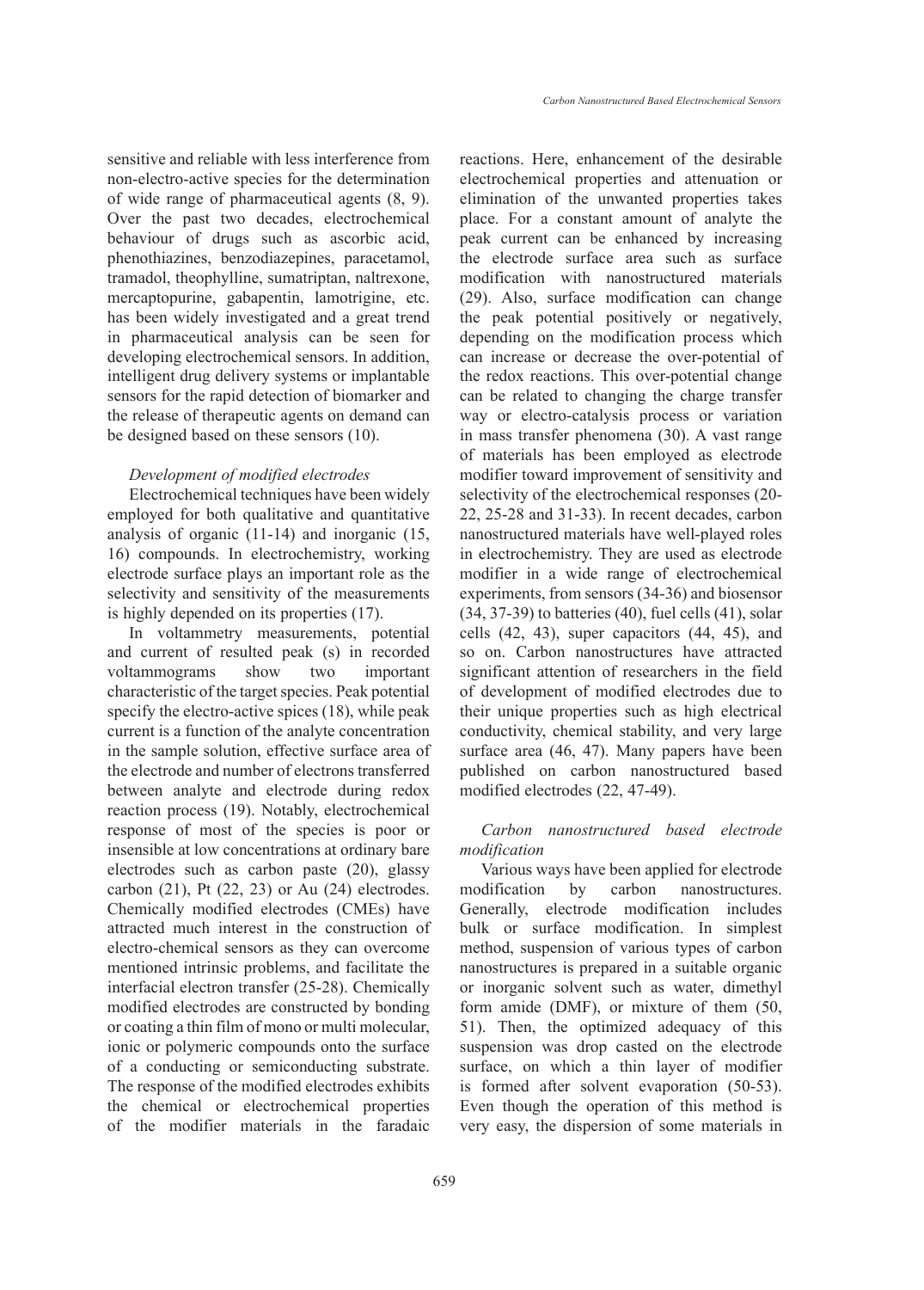

**Scheme 1.** Various carbon nanostructured based modified electrodes (CNSs: Carbon nanostructures; SWCNT: Single walled carbon nanotubes; G: Graphene; GQDs: Graphene quantum dots; GO: Graphene oxide; RGO: Reduced graphene oxide; CQI<br>quantum dots; CB: Carbon black; CNPs: Carbon nanoparticles; MWCNTS: Multi walled carbon nanotubes).  $\frac{1}{2}$ , Carbon black; Carbon black; C $\frac{1}{2}$ nanotubes; G: Graphene; GQDs: Graphene quantum dots; GO: Graphene oxide; RGO: Reduced graphene oxide; CQDs: Carbon

applicable solvents is not possible. For example, strong interaction between multiwalled carbon nanotubes (MWCNTs) hinders their dispersion modification. Although, graphene in any solvent. Notably, even after applying long time and intensive sonication for dispersing them, the resulted suspension is not stable and MWCNTs immediately precipitate from the solvent. Therefore, this property negatively affects the reproducibility of the modification process. To overcome this problem, in most works, before suspension preparation step, MWCNTs are functionalized for example with acid treatment, which facilitates their dispersion and stability of the prepared final modifier sample (54-56). Moreover, some polymeric binders such as chitosan (50), nafion (57), poly (vinyl alcohol) (58), polyaniline (41) and electropolymerized polypyrrole (59) have been employed to facilitate the dispersion of the carbon-based materials and to improve the final stability of the modifier thin film. In some cases, modifier is added to the bulk material of the electrode. This way is mostly used for preparation of the carbon paste modified electrodes (60- 65). Moreover, covalent bonding with the help of linking agents, chemisorption via selfassembled monolayers, or electrochemically

attachment of modifier to the electrode surface sorvents is not possible. For example, and all the modified to the electrode surface eraction between multiwalled carbon are other ways employed for electrode surface modification. Although, graphene oxide (GO) suspension is easily prepared and stays stable for long time, the reduced graphene oxide (RGO) is hardly dispersed and the obtained suspension is not stable. Therefore, modification of the electrode surface with RGO employing chemically synthesized RGO is time consuming and undesirable. However, GO can be electrochemically reduced and attached onto the electrode surface. In addition, composite of various compounds with carbon nanostructures were used for electrode modification, which combined the synergistic properties of different materials in a simple and versatile way while facilitated the control of preparation conditions (60, 62-70).

Various types of carbon based nanostructures were employed in electrode modification such as single and multi-walled carbon nanotubes (71-79), graphene oxide and reduced graphene oxide (80-84), graphene (85-87), fullerenes (88), carbon nanoparticles (89-98), carbon black (99- 102), and carbon quantum dots (Scheme 1) (103-107). Most of these modifiers improve effective surface area while facilitate the electron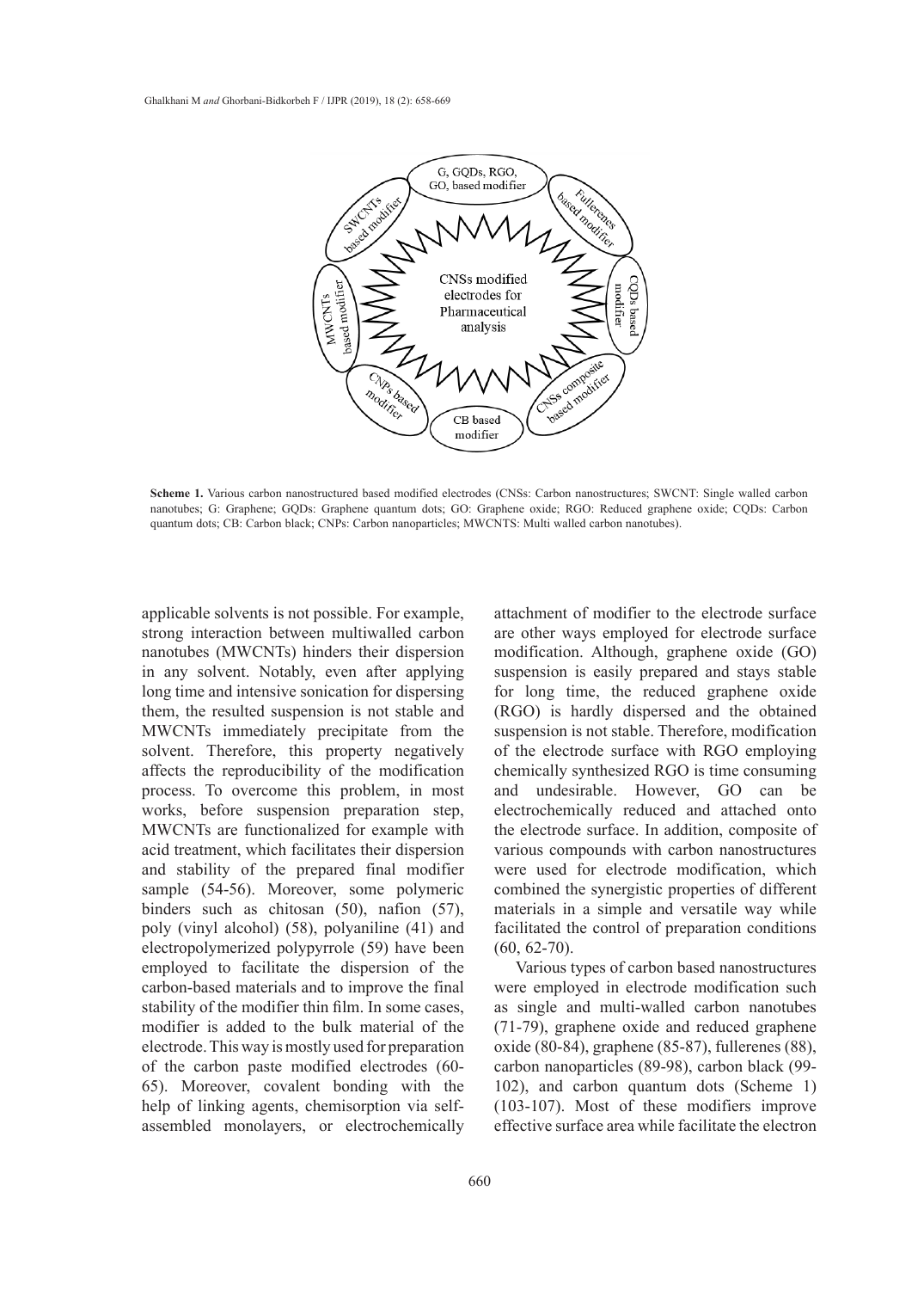**Table 1.** Comparison of figures of merit of MWCNTs modified electrodes used in pharmaceutical analysis.

| <b>Modified electrode</b>  | Analyte                 | <b>Method</b>      | $LR^a(\mu M)$    | $DLb$ (nM) | Reference |
|----------------------------|-------------------------|--------------------|------------------|------------|-----------|
| P-Dopa/ MWCNTs-COOH/GCE    | Metronidazole           | <b>DPV</b>         | 5-5000           | 250        | 71        |
| MWCNT/PMB/AuNP/GCE         | Nevirapine              | DPASV <sup>e</sup> | $0.1 - 50$       | 53         | 72        |
| MWCNTs/GO/pyrogallol/GCE   | Omeprazole              | <b>DPV</b>         | $0.0002 - 100$   | 0.01       | 73        |
| Functionalized MWCNTs/GCE  | MebeverineHydrochloride | SWAdASVf           | $0.0005 - 0.035$ | 0.13       | 74        |
| \$1-M-3-OITFB/ZnO/CNTs/CPE | Raloxifene              | <b>DPV</b>         | $0.08 - 400$     | 40         | 75        |
| Poly(o-anisidine)/CNTs/GCE | Mebendazole             | <b>DPV</b>         | $1 - 35$         | 400        | 76        |
| 3DG-CNTN/GCE               | Methotrexate            | <b>DPV</b>         | $0.7 - 199$      | 70         | 77        |

a Linearrange.

b Detection limit.

c Polydopamine/carboxylic multi-walled carbon nanotubes.

d MWCNs/poly(methylene blue)/gold nanoparticle.

e Differential pulsed adsorptive striping voltammetry.

f Square wave adsorptive anodic striping voltammetry.

g 1-methyl-3-octylimidazolium tetrafluoroborate/ZnO/CNTs nanocomposite/carbon paste electrode.

h 3D graphene–carbon nanotube network.

transfer between analytes and electrode surface in the electrode-solution interface. In addition, they more effectively adsorbed the analytes and enhanced the electrochemical responses as a result of pre-accumulation on the electrode surface (106-109).

Some works dealing with modified electrodes prepared, using carbon nanostructures for pharmaceutical applications aim were listed in Tables 1 to 3.

The combination of CNSs with other nano-structured materials such as metals, metal oxides, and polymers has provided multifunctional hybrid or composites that can significantly improve the sensing properties of the electrochemical sensors. Nano-materials

**Table 2.** Comparison of figures of merit of GO, RGO and Gr modified electrodes used in pharmaceutical analysis.

| <b>Modified electrode</b>                                     | Analyte              | <b>Method</b> | $LR^a(\mu M)$ | $DLb$ (nM)       | Reference |
|---------------------------------------------------------------|----------------------|---------------|---------------|------------------|-----------|
| GNS-CNTs/MoS <sub>2</sub> /GCE <sup>c</sup>                   | Dopamine             | <b>DPV</b>    | $0.1 - 100$   | 50               | 80        |
| PP3CA/ERGO/GCE <sup>d</sup>                                   | Breast Cancer (BRCA) | <b>DPV</b>    | $10 fM - 0.1$ | 3 <sub>f</sub> M | 81        |
| $AuNP-rGO-CS/GCEe$                                            | Methylparaben        | <b>SWV</b>    | $0.03 - 1.3$  | 13.77            | 82        |
| AuNP-rGO/GCE                                                  | Hesperidin           | Amperometry   | $0.05 - 8$    | 8.2              | 84        |
| Graphen/Carbon paste electrode                                | Promazine            | <b>SWV</b>    | $0.1 - 8$     | 8                | 85        |
| Gr nanoplatelets-carbon nanofibers/GCE                        | Nepafenac            | AdSSWV        | $0.25 - 15$   | 63               | 86        |
| Graphene/TiO <sub>2</sub> /V <sub>2</sub> O <sub>2</sub> /CPE | Chlorpromazine       | <b>DPV</b>    | $0.033 - 85$  | 5.3              | 87        |

a Linearrange.

b Detection limit.

c Graphene nanosheets and multiwalled carbon nanotubes.

d Poly pyrrole-3-carboxylic acid/electrochemically reduced GO/GCE.

e Au NPs/RGO/Chitosan/GCE.

f Adsorptive stripping square-wave voltammetry.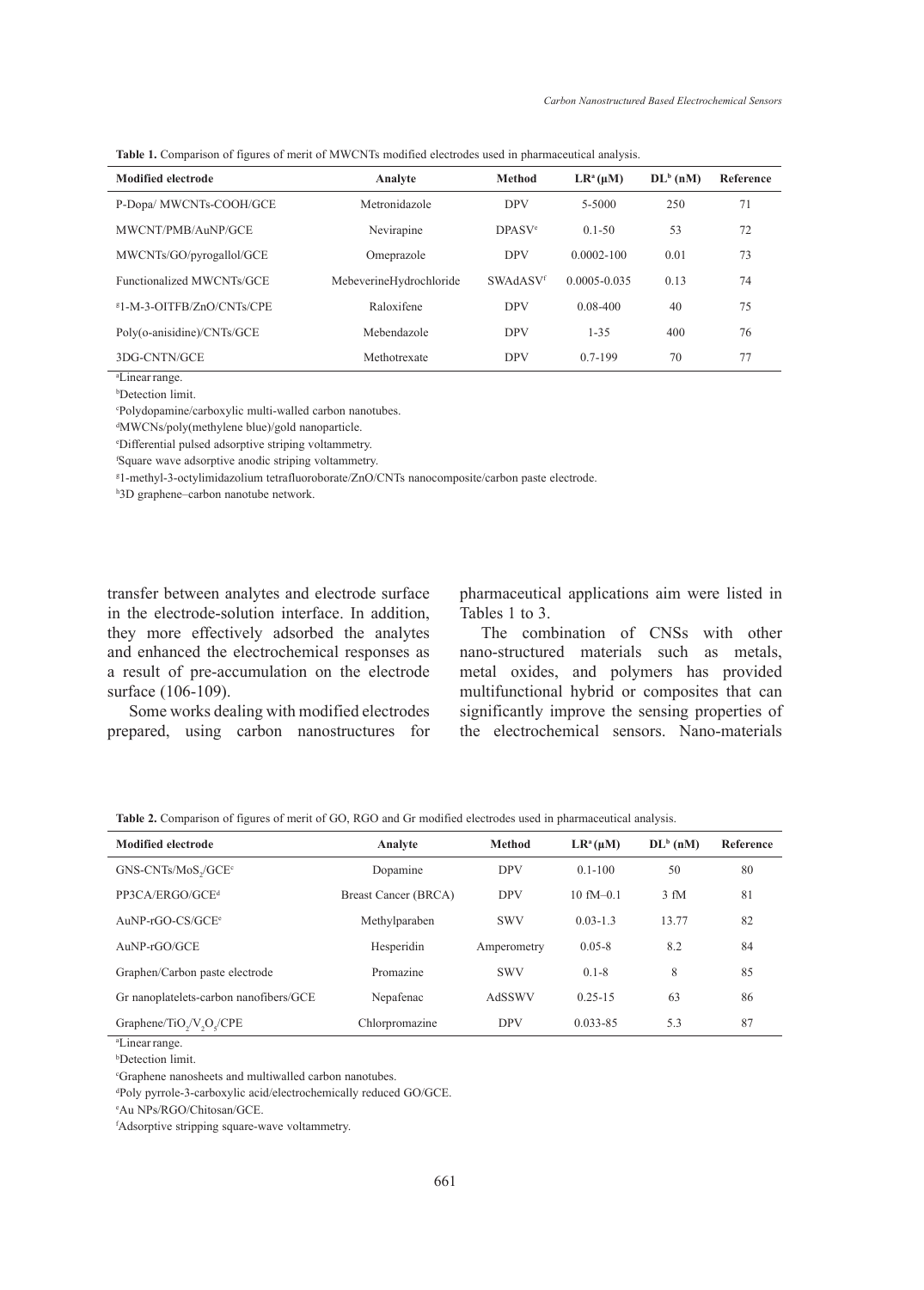| <b>Modified electrode</b>        | Analyte           | Method            | $LR^a(\mu M)$ | $DL^{b}$ (nM)            | Reference |  |
|----------------------------------|-------------------|-------------------|---------------|--------------------------|-----------|--|
| <b>Activated CNPs/CPE</b>        | Naproxen          | <b>DPV</b>        | $0.1 - 120$   | 23.4                     | 89        |  |
| CNPs/SDS/CPE <sup>c</sup>        | Dopamine          | <b>DPV</b>        | $0.1 - 100$   | 120                      | 90        |  |
| CNP/GCE                          | Acetaminophen     | <b>DPV</b>        | $0.1 - 100$   | 50                       | 91        |  |
|                                  | Tramadole         |                   | 10-1000       | 500                      |           |  |
| CNP/GCE                          | Ractopamine       | <b>DPV</b>        | $2 - 30$      | 0.2                      | 93        |  |
| Nanocellulose/CNP/GCE            | Metoclopramide    | <b>LSV</b>        | $0.06 - 2$    | 6                        | 95        |  |
| Carbon nanofiber/CNP/GCE         | Folic acid        | <b>DPV</b>        | $0.1 - 10$    | $\overline{\phantom{a}}$ | 96        |  |
| Melamine/CNPs/GCE                | Raloxifene        | <b>DPV</b>        | $0.4 - 2$     | 10                       | 97        |  |
| TiO <sub>y</sub> /Nafion/CNP/GCE | Dobutamine        | <b>ASDPV</b>      | $0.006 - 1$   | $\overline{c}$           | 98        |  |
| CB/Ag/PEDOT,PSS/GCE              | Paracetamol       |                   | $0.62 - 7.1$  | 12                       | 99        |  |
|                                  | Levofloxacin      | <b>SWV</b>        | $0.67 - 12$   | 14                       |           |  |
| CB/GCE                           | Estradiol         | Ampreometry       | $0.15 - 3.5$  | 92                       | 100       |  |
| CB/GCE                           | L-cysteine        | Chronoamperometry | 50-700        | 45.87                    | 101       |  |
| CB/GCE                           | Ethinyl Estradiol | <b>DPV</b>        | $0.25 - 3$    | 0.13                     | 102       |  |
| CQD/GCE                          | Dopamine          | LSV <sup>e</sup>  | 0.19-11.81    | 2.7                      | 103       |  |
| PBG/CQDs/GCEf                    | Guanine           |                   | $0.5 - 142$   | 16                       | 104       |  |
|                                  | Adenine           | <b>DPV</b>        | $0.3 - 130$   | 26                       |           |  |
|                                  | Dopamine          |                   | $4 - 220$     | 14                       |           |  |
| $\beta$ -CD/CQD/GCE <sup>g</sup> | Tryptophan        | <b>DPV</b>        | 5-270         | 16                       | 105       |  |

| <b>Table 3.</b> Comparison of figures of merit of CNPs, carbon black and CODs modified electrodes used in pharmaceutical analysis. |  |  |  |
|------------------------------------------------------------------------------------------------------------------------------------|--|--|--|
|------------------------------------------------------------------------------------------------------------------------------------|--|--|--|

a Linearrange.

b Detection limit.

c Carbon NPs/Sodium dodecyl sulfate/Carbon paste electrode.

d Carbon black/Ag NPs/PEDOT:PSS/GCE.

e Linear sweep voltammetry.

f Poly(bromocresol green)/CQD/GCE.

g Poly(β-cyclodextrin)/CQD/GCE.

with various type of morphology such as nanoparticles, nano-wiers, nano-ribbons, nanospheres are integrated with CNSs. The prepared heterogeneous nanostructures show outstanding promising potential in sensing applications.

Nanocomposites of Au nanoparticle coated β-cyclodextrin functionalized RGO were synthesized by Pham *et al.* (110). They modified the GCE surface by a thin film of synthesized nano composite and employed it for ciprofloxacin determination. They successfully achieved the detection limit of 2.7 nM by employing differential pulse voltammetry. Recently, He *et al.* constructed an electrochemical sensor

based on Cu<sub>2</sub>O-reduced graphene oxide nanocomposite (Cu<sub>2</sub>O-RGO) employed for dopamine (DA) analysis (111). A wide range of 0.01 to 80 µM with low detection limit of 6.0 nM was resulted for DA determination. Also, about 204 and 144 mV of peak to peak separation were observed between oxidation peaks of ascorbic acid (AA)-DA and DA-uric acid (UA), respectively. Therefore, analysis of DA can be performed without interference of AA or UA. In another attempt, Nafion/carboxylated-MWCNTs nanocomposite was used for modification of the GCE surface (112). This sensor was applied for timolol maleate (TM) determination. Linear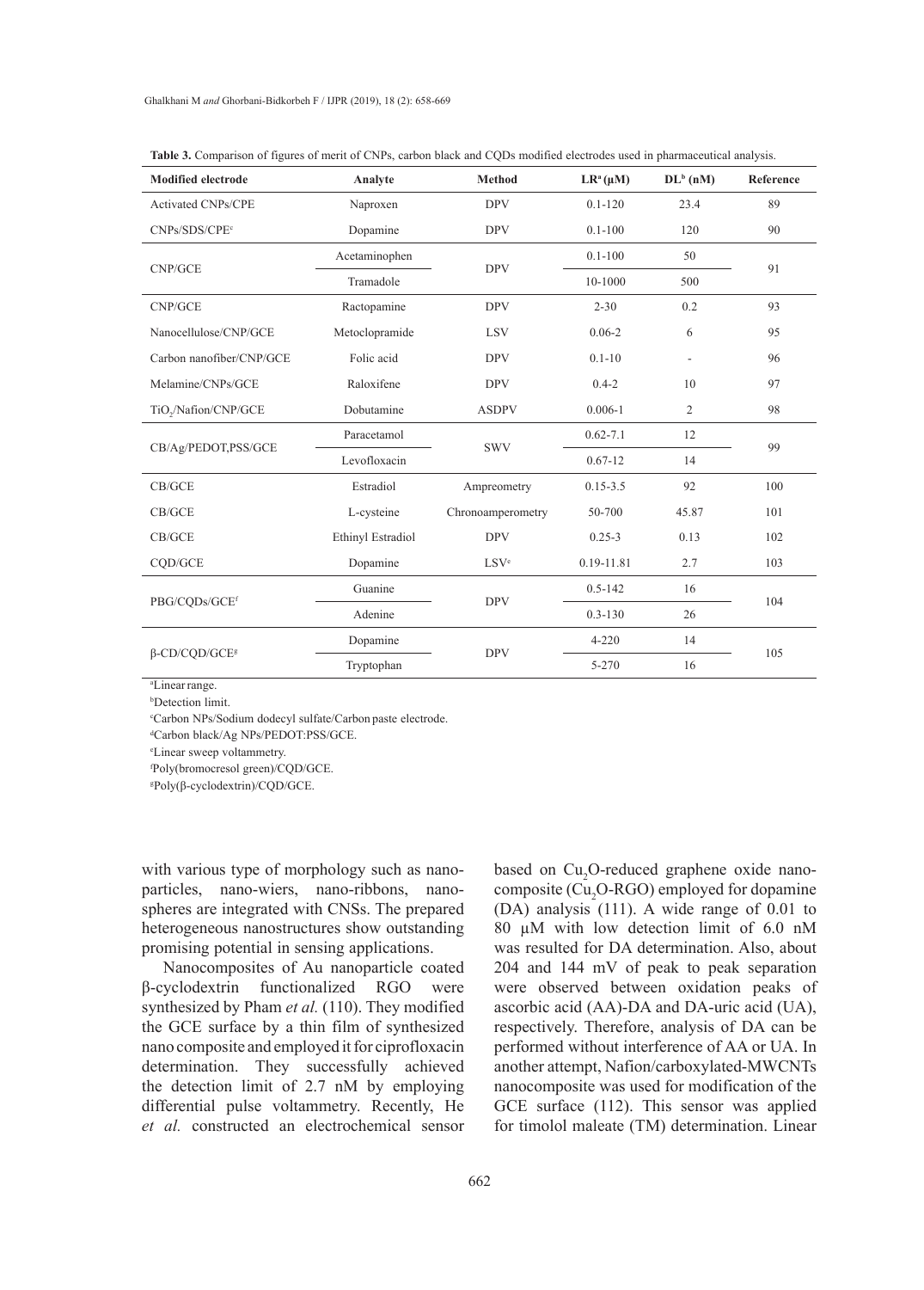**Table 4.** Comparison of figures of merit of modified electrodes used for dopamine analysis.

| <b>Modified electrode</b>                   | <b>Method</b> | $LR^a(\mu M)$  | $DL^b$ (nM) | Reference |
|---------------------------------------------|---------------|----------------|-------------|-----------|
| GNS-CNTs/MoS <sub>2</sub> /GCE <sup>c</sup> | <b>DPV</b>    | $0.1 - 100$    | 50          | 80        |
| Chitosan-Graphene                           | <b>DPV</b>    | $1 - 24$       | 1000        | 116       |
| Graphene                                    | <b>DPV</b>    | $4 - 100$      | 2064        | 117       |
| MWCNT/GONR <sup>d</sup>                     | AmperometrY   | $0.15 - 12.15$ | 80          | 118       |
| GOD/GSPE <sup>e</sup>                       | <b>DPV</b>    | $0.1 - 1000$   | 50          | 119       |
| Eox-SWCNT/PET film electrodef               | <b>DPV</b>    | $1.5 - 30$     | 510         | 120       |
| CB-ERGO/SPCE <sup>s</sup>                   | <b>SWV</b>    | $4.9 - 19$     | 410         | 115       |

a Linearrange.

b Detection limit.

c Graphene nanosheets-MWCNTs/molybdenum sulfide. flowers/GCE.

d Graphene oxide nanoribbons.

e Graphene quantum dots graphite screen-printed electrode.

f Electrochemically oxidized single-walled CNT/poly(ethylene terephthalate) electrode.

g carbon black- electrochemically reduced graphene oxide composite modified screen printed carbon electrodes.

range of 1.0 nM to 20 µM coupled with 0.7 nM detection limit was resulted in analysis evaluation. High selectivity of the prepared sensor toward TM provided its accurate determination in eye drop, urine and water samples without interference of other organic or inorganic compounds. Sharma *et al.* reviewed the surface modified electrodes employed for serotonin detection (113). They reported that various nanocomposite of carbon nanostructures have been used for serotonin sensor construction. For example, a nanocomposite of poly(p-aminobenzene sulfonic acid), (poly-P-ABSA), MWCNTs, and chitosan were prepared and employed for surface modification of the GCE. Here, the electrostatic interactions between negatively charged poly-P-ABSA and positively charged chitosan and special structure of CNTs formed a conductive and stable thin film on the GCE surface. They attributed high conductivity, electrocatalytic activity and adsorption ability properties for carbon nanostructured based composites that effectively improve the sensing ability. The electrochemical behavior of isoxsuprine (ISOX) was evaluated using a GCE modified with nanocomposite of MWCNTs decorated with Ag nanoparticles (114). Two oxidation peaks were observed for ISOX revealing two steps irreversible

the modifier film improved the sensitivity of the electrochemical analysis. High repeatability and reproducibility in response to ISOX beside resulted low detection limit of 12.0 nM revealed applicability of the introduced procedure for ISOX analysis. A flexible screen-printed modified electrode based on electrochemically RGO-CB nano-composite has been employed for detection of dopamine, epinephrine, and paracetamol (115). The hydrophilic surface having high amount of defect sites enhanced the accumulation of target analytes onto the electrode surface, which sensibly improved the current response. This sensor was able to do simultaneous electrocatalytic analysis of three mentioned analytes with very low detection limit. These results confirm the outstanding electrochemical properties of modified electrode based on composite of CNSs. For analysis of some certain drugs and

oxidation. Adsorption of ISOX molecules on

pharmaceutical compounds the modified electrodes based on various types of carbon nano-structures were developed. For example, MWCNTs and SWCNTs, CNPs, GO, RGO and also carbon black or carbon quantum dots were employed for electrode modification, used in Dopamine (DA) analysis (80, 115 and 116- 120), Table 4. Notably, due to high surface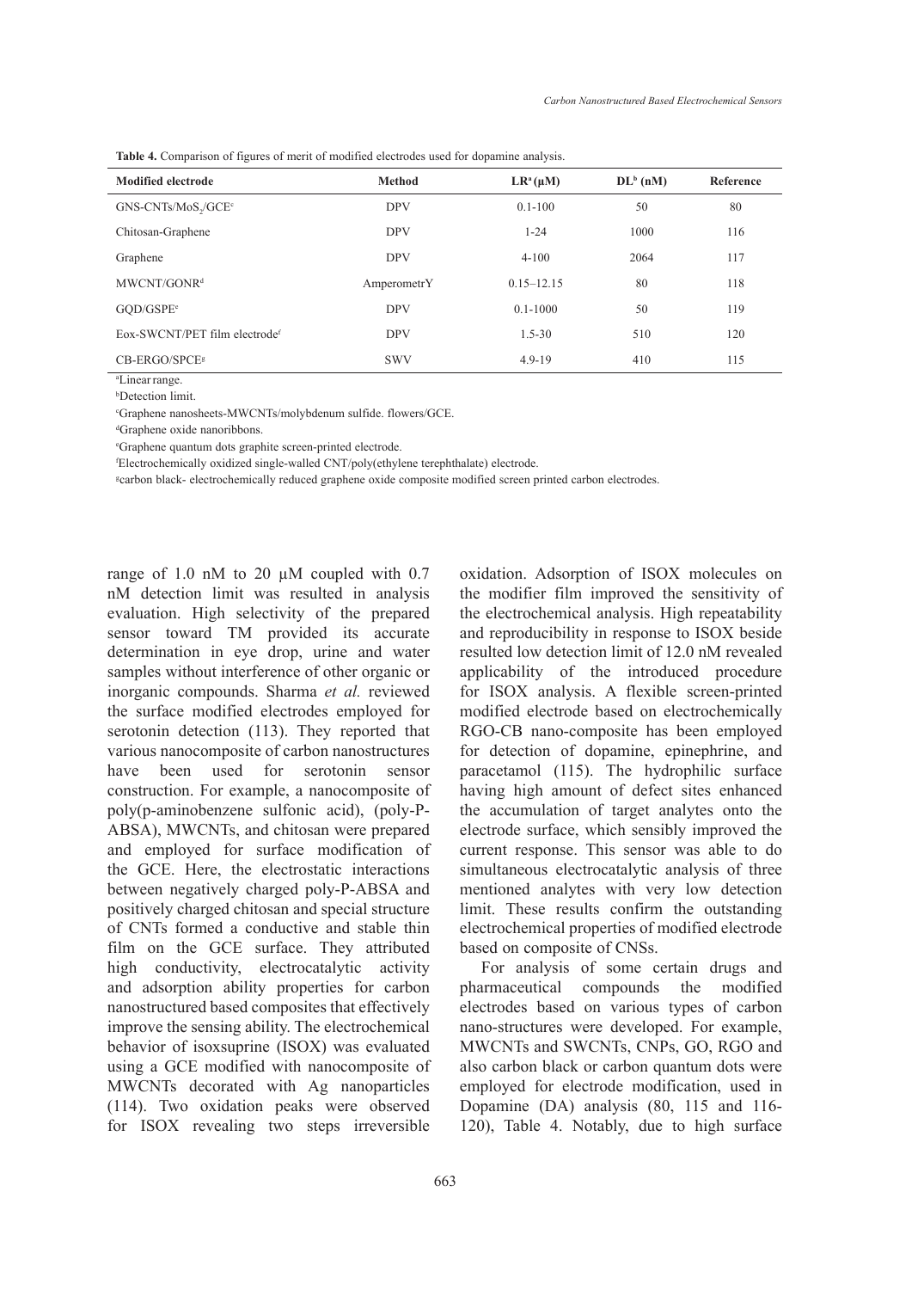area and good conductivity of the mentioned carbon nanostructures, the modified electrode only based on one type of carbon nanostructure provided almost same sensitivity and linear range of determination or limit of detection for DA. However, as mentioned in Table 4, employing hybrid or composite materials of carbon nanostructures effectively improved the linear range and lowered the detection limit of DA analysis.

## *Advantages and limitations in clinical complex samples bioanalysis*

Even though, carbon nanostructures based modifiers significantly have improved the analysis sensitivity (28, 47 and 77), as demonstrated, they can respond to the wide range of compounds. Therefore, in most cases they are unable to discriminate between responses of compounds with similar electroactive functional groups in their structures, especially in case of biological fluids which have very complex nature, due to including a wide range of organic and inorganic compounds. For example, as reported, carbon based modified electrodes can effectively improve the response of dopamine, epinephrine, norepinephrine, and other similar compounds. Notably, as the main functional group that undergoes redox reaction in their compounds is quinone - hydroquinone part, discrimination between their responses is not easy and employing carbon nanostructure as electrode modifier alone cannot provide sensible selectivity between them. Therefore, their accurate simultaneous quantification in a mixture solution such as human blood or urine sample is not possible. As reported, addition of other materials such as metal (22, 84), metal oxides (75, 87), organometallic nano-materials (109, 121), and polymeric compounds (71, 73, 76, 104 and 105) and so on to the modification procedure beside the carbon nanostructures can overcome this problem.

## **Conclusion**

Electrochemical methods employing carbonbased nanostructures can be efficiently employed for pharmaceutical and clinical analysis. However, to improve the selectivity and to

access to more sensitivity, it is recommended to apply mixture, hybrid, or composite of these nano-materials with other organic or inorganic compounds. Therefore, it is possible to benefit synergetic or enhancement effect of them together. So, we can access to selective determination of active ingredients of drugs in both bulk pharmaceutical formulation or after administration in biological fluid of the patients' bodies.

## **References**

- Akay C, Tuncer D, Egim I, Sayal A, Aydin A, Özkan (1) Y and Gül H. Rapid and simultaneous determination of acetylsalicylic acid, paracetamol, and their degradation and toxic impurity products by HPLC in pharmaceutical dosage forms. *Turk. J. Med. Sci.* (2008) 38: 167-73.
- Badyal PN, Sharma C, Kaur N, Shankar R, Pandey A (2) and Rawal RK. Analytical techniques in simultaneous estimation: An overview. *Austin J. Anal. Pharm. Chem.* (2015) 2: 1037-50.
- (3) Bunaciu AA, Aboul-Enein HY and Fleschin S. Application of fourier transform infrared spectrophotometry in pharmaceutical drugs analysis. *Appl. Spectrosc. Rev.* (2010) 45: 206-19.
- Barile FA. Published the chapter: *Clinical toxicology:*  (4) Principles and Mechanisms. 1<sup>st</sup> ed. CRC Press, Washington D.C. (2003).
- (5) Adams IB and Martin BR. Cannabis: pharmacology and toxicology in animals and humans. *Addiction* (1996) 91: 1585-614.
- Dustin C. *An investigation into formulation and*  (6) *therapeutic effectiveness of nanoparticle drug delivery for select pharmaceutical agents*. East Tennessee State Universtiy (2016) Paper 3024.
- (7) Siddiqui MR, AlOthman ZA and Rahman N. Analytical techniques in pharmaceutical analysis: A review. *Arabian J. Chem.* (2013) 10: S1409-S1421.
- (8) Abo El-Maali N. Voltammetric analysis of drugs. *Bioelectrochem* (2004) 64: 99-107.
- Gupta VK, Jain R, Radhapyari K, Jadon N and (9) Agarwal S. Voltammetric techniques for the assay of pharmaceuticals-A review. *Anal. Biochem*. (2011) 408: 179-96.
- (10) Ghorbani-Bidkorbeh F. electrochemical sensors and biosensors represent very promising tools in pharmaceutical sciences. *Iran. J. Pharm. Res.* (2015)  $14.663 - 4.$
- (11) Cavalheiro ETG, Brett CMA, Oliveira-Brett AM and Fatibello-Filho O. Bioelectroanalysis of pharmaceutical compounds. *Bioanal. Rev*. (2012) 4: 31-53.
- (12) Nussbaumer S, Bonnabry P, Veuthey JL and Fleury-Souverain S. Analysis of anticancer drugs: A review. *Talanta* (2011) 85: 2265-89.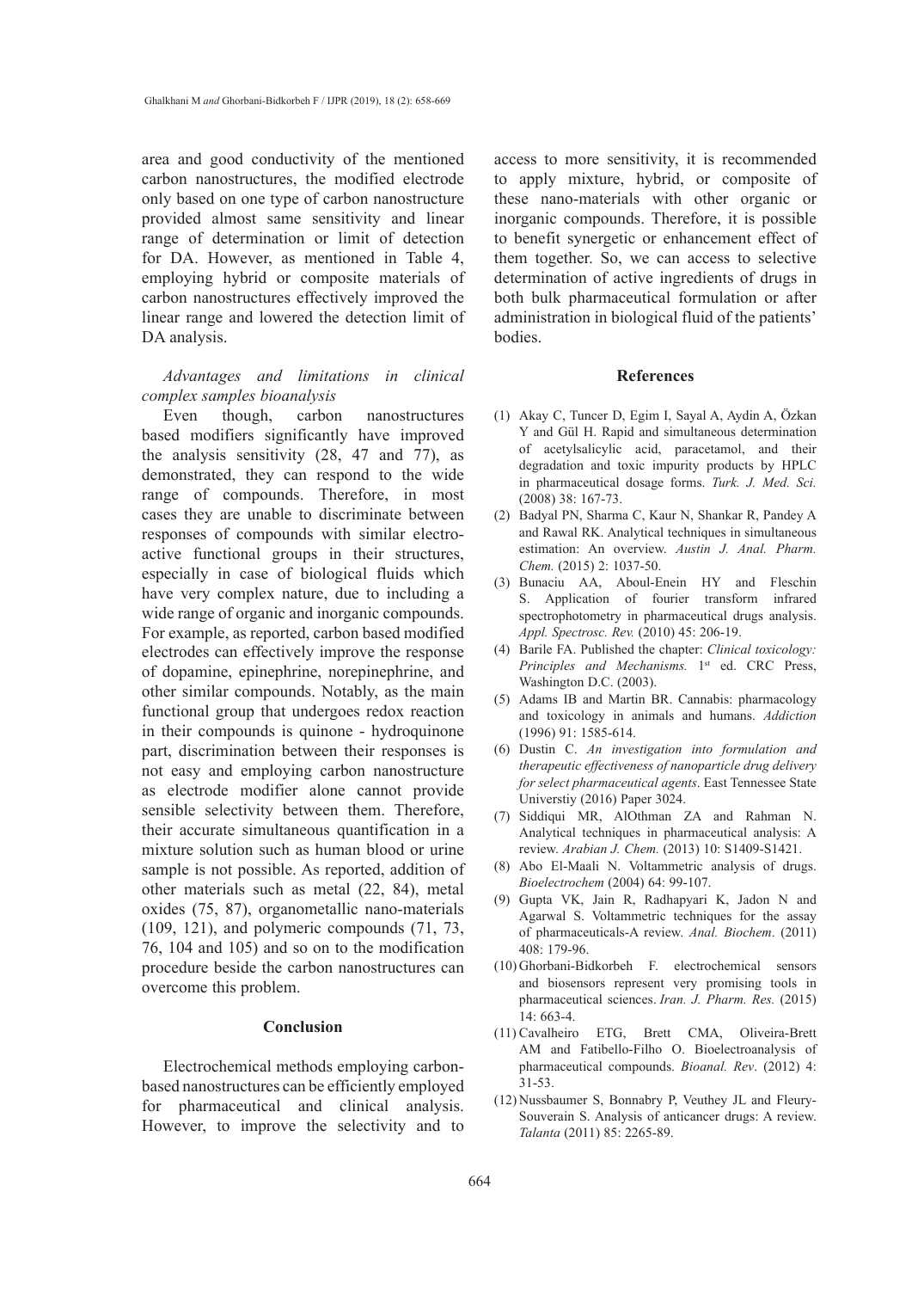- $(13)$  Huck CW, Stecher G, Scherz H and Bonn G. Analysis of drugs, natural and bioactive compounds containing phenolic groups by capillary electrophoresis coupled to mass spectrometry. *Electrophoresis* (2005) 26: 1319-33.
- (14) Aragón P, Atienza J and Climent MD. Analysis of organic compounds in air: A review. *Critical Rev. Anal. Chem*. (2010) 30: 121-51.
- (15) Santos A, Takeuchi RM, MuÇoz RAA, Angnes L and Stradiotto NR. Electrochemical determination of inorganic contaminants in automotive fuels. *Electroanalysis* (2012) 24: 1681-91.
- (16) Bhargavi M, Gumpu, Sethuraman S, Krishnan UM and Rayappan JBB. A review on detection of heavy metal ions in water–an electrochemical approach. *Sensor Actuat. B-Chem.* (2015) 213: 515-33.
- $(17)$  Cox JA and Przyjazny A. Electrochemistry of biopolymers. *TrAC-Trends Anal. Chem.* (1992) 11: 298-302.
- (18) Bard AJ and Faulkner LR. *Electrochemical Methods*: *Fundamentals and Applications*. 2nd ed. John Wiley and Sons Inc., New York (2001) 164.
- Brett C and Brett AM. *Electrochemistry Principles*  (19) *Methods and Applications*. 1<sup>st</sup> ed. Oxford Science Publications, Oxford, England (1993).
- (20) Shahrokhian S and Ghalkhani M. Simultaneous voltammetric detection of ascorbic acid and uric acid at a carbon-paste modified electrode incorporating thionine–nafion ion-pair as an electron mediator. *Electrochim. Acta* (2006) 51: 2599-606.
- (21) Ghalkhani M, Beheshtian J and Salehi M. Electrochemical and DFT study of an anticancer and active anthelmintic drug at carbon nanostructured modified electrode. *Mater. Sci. Eng. C* (2016) 69: 1345-53.
- (22) Cesarino I, Galesco HV and Machado ASA. Determination of serotonin on platinum electrode modified with carbon nanotubes/polypyrrole/silver nanoparticles nanohybrid. *Mater. Sci. Eng. C* (2014) 40: 49-54.
- $(23)$  Dogrukol-Ak D, Zaimoglu V and Tunçel M. Voltammetry of trazodone by platinum electrode and its determination in tablets using DP technique in the rotating condition. *Eur. J. Pharm. Sci.* (1999) 7: 215-20.
- $(24)$  Bonfil Y, Brand M and Kirowa-Eisner E. Trace determination of mercury by anodic stripping voltammetry at the rotating gold electrode. *Anal. Chim. Acta* (2000) 424: 65-76.
- $(25)$  Zhao G, Wang H and Liu G. Recent advances in chemically modified electrodes, microfabricated devices and injection systems for the electrochemical detection of heavy metals: A review. *Int. J. Electrochem. Sci.* (2017) 12: 8622-41.
- $(26)$  Radi AE. Recent updates of chemically modified electrodes in pharmaceutical analysis. *Comb. Chem. High Throughput Screen.* (2010) 13: 728-52.
- (27) Chillawar RR, Tadi KK and Motghare RV. Voltammetric techniques at chemically modified electrodes. *J. Anal.*

*Chem.* (2015) 70: 399-418.

- (28) Sanghavi BJ, Wolfbeis OS, Thomas Hirsch T and Nathan S. Swami NS. Nanomaterial-based electrochemical sensing of neurological drugs and neurotransmitters. *Microchim. Acta* (2015) 182: 1-41.
- (29) Heli H. Amperometric determination of ascorbic acid in pharmaceutical formulations by a reduced graphene Oxide-cobalt hexacyanoferrate nanocomposite. *Iran. J. Pharm. Res.* (2015) 14: 453-63.
- (30) Shahrokhian S, Hosseini-Nassab N and Ghalkhani M. Construction of Pt nanoparticle-decorated graphene nanosheets and carbon nanospheres nanocompositemodified electrodes: application to ultrasensitive electrochemical determination of cefepime. *RSC Adv*. (2014) 4: 7786-94.
- $(31)$  Abi A, Mohammadpour Z, Zuo X and Safavi A. Nucleic acid-based electrochemical nanobiosensors. *Biosens. Bioelectron.* (2018) 102: 479-89.
- Lima HRS, da Silva JS, de Oliveira Farias EA, Teixeira (32) PRS, Eiras C and Cunha Nunes eLC. Electrochemical sensors and biosensors for the analysis of antineoplastic drugs. *Biosens. Bioelectron.* (2018) 108: 27-37.
- (33) Banks CE and Richard G and Compton RG. New electrodes for old: from carbon nanotubes to edge plane pyrolytic graphite. *Analyst* (2006) 131: 15-21.
- Ni Y, Xu J, Liu H and Shao S. Fabrication of RGO-(34)  $\text{NiCo}_2\text{O}_4$  nanorods composite from deep eutectic solvents for nonenzymatic amperometric sensing of glucose. *Talanta* (2018) 185: 335-43.
- (35) Sebastian M and Mathew B. Ion imprinting approach for the fabrication of an electrochemical sensor and sorbent for lead ions in real samples using modified multiwalled carbon nanotubes. *J. Mater. Sci.* (2018) 53: 3557-72.
- (36) Bijad M, Karimi-Maleh H, Farsi M and Shahidi SA. An electrochemical-amplified-platform based on the nanostructure voltammetric sensor for the determination of carmoisine in the presence of tartrazine in dried fruit and soft drink samples. *J. Food Meas. Charact.* (2018) 12: 634-40.
- Wu JF, Miao-QingXu MQ and Zhao GC. Graphene-(37) based modified electrode for the direct electron transfer of Cytochrome c and biosensing. *Electrochem. Commun*. (2010) 12: 175-7.
- (38) Chand R and Neethirajan S. Microfluidic platform integrated with graphene-gold nano-composite aptasensor for one-step detection of norovirus. *Biosens. Bioelectron*. (2017) 98: 47-53.
- (39) Aghili Z, Nasirizadeh N, Divsalar A, Shoeibi S and Yaghmaei P. A nanobiosensor composed of Exfoliated Graphene Oxide and Gold Nano-Urchins, for detection of GMO products. *Biosens. Bioelectron*. (2017) 95: 72-80.
- (40) Suh DH, Park SK, Nakhanivej P, Kim Y, Hwang SM and Park HS. Hierarchically structured graphenecarbon nanotube-cobalt hybrid electrocatalyst for seawater battery. *J. Power Sources* (2017) 372: 31-7.
- (41) Kang Z, Jiao K, Cheng J, Peng R, Jiao S and Hu Z. A novel three-dimensional carbonized PANI1600@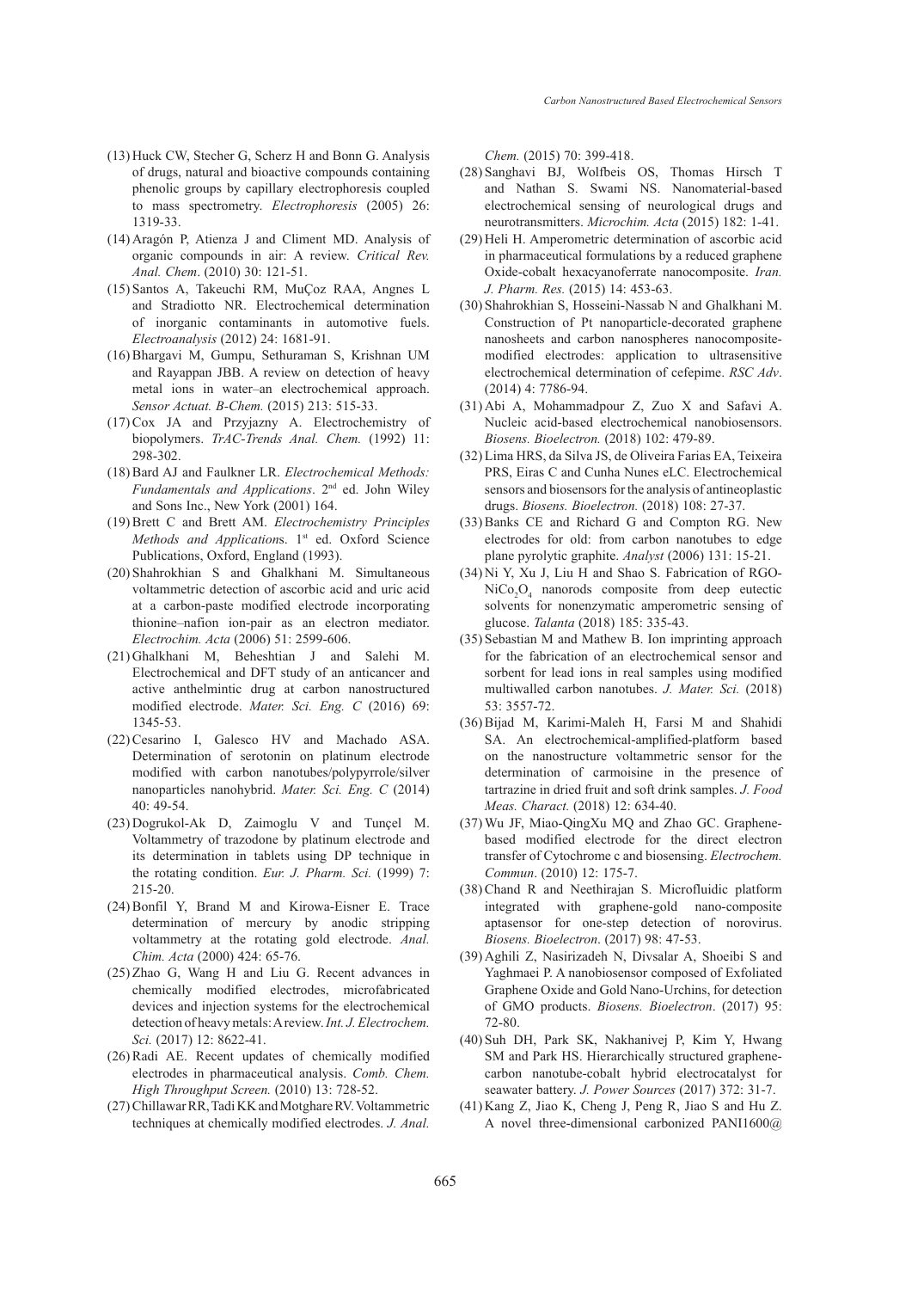CNTs network for enhanced enzymatic biofuel cell. *Biosens. Bioelectron.* (2018) 101: 60-5.

- (42) Zheng D, Yanga G, Zheng Y, Fan P, Zhang W and Yu J. Carbon nano-onions as a functional dopant to modify hole transporting layers for improving stability and performance of planar perovskite solar cells. *Electrochim. Acta* (2017) 247: 548-57.
- (43) Inoue I, Yamauchi H, Okamoto N, Toyoda K, Horita M, Ishikawa Y, Yasueda H, Uraoka Y and Yamashita I. Thermo-stable carbon nanotube- $TiO_2$  nanocompsite as electron highways in dye-sensitized solar cell produced by bio-nano-process. *Nanotechnology* (2015) 26: 285601.
- (44) Chen SH, Wu CH, Fang A and Lin CK. Effects of adding different morphological carbon nanomaterials on supercapacitive performance of sol-gel manganese oxide films. *Ceram. Int.* (2016) 42: 4797-805.
- (45) Atchudan R, Edison TNJI, Perumal S and Lee YR. Green synthesis of nitrogen-doped graphitic carbon sheets with use of Prunus persica for supercapacitor applications. *Appl. Surf. Sci.* (2017) 393: 276-86.
- (46) Amreen K, Nisha S and Senthil Kumar A. Undiluted human whole blood uric acid detection using a graphitized mesoporous carbon modified electrode: A potential tool for clinical point-of-care uric acid diagnosis. *Analyst* (2018) 143: 1560-67.
- (47) Power AC, Gorey B, Chandra S and Chapman J. Carbon nanomaterials and their application to electrochemical sensors: A review. *Nanotechnol. Rev.*  (2018) 7: 19-41.
- Walcarius A. Recent trends on electrochemical sensors (48) based on ordered mesoporous carbon. *Sensors (Basel)* (2017) 17: 1863-905.
- (49) Maduraiveeran G and Jin W. Nanomaterials based electrochemical sensor and biosensor platforms for environmental applications. *Trends Environ. Anal. Chem*. (2017) 13: 10-23.
- (50) Ghalkhani M and Shahrokhian S. Application of carbon nanoparticle/chitosan modified electrode for the square-wave adsorptive anodic striping voltammetric determination of Niclosamide. *Electrochem. Commun.* (2010) 12: 66-9.
- (51) Shahrokhian S, Jokar E and Ghalkhani M. Electrochemical determination of piroxicam on the surface of pyrolytic graphite electrode modified with a film of carbon nanoparticle-chitosan. *Microchim. Acta* (2010) 170: 141-6.
- (52) Sharma VV, Gualandi I, Vlamidis Y and Tonelli D. Electrochemical behavior of reduced graphene oxide and multi-walled carbon nanotubes composites for catechol and dopamine oxidation. *Electrochim. Acta* (2017) 246: 415-23.
- (53) Mazloum-Ardakani M, Rajabzadeh N, Dehghani-Firouzabadi A, Benvidi A, Mirjalili BBF and Zamani L. Development of an electrode modified on the basis of carbon nanoparticles and reduced graphene oxide for simultaneous determination of isoproterenol, uric acid and tryptophan in real samples. *J. Electroanal. Chem*. (2016) 760: 151-7.
- Gholivand MB and Akbari A. A novel and high (54) sensitive MWCNTs-nickel carbide/hollow fiber-pencil graphite modified electrode for in situ ultra-trace analysis of bisphenol A. *J. Electroanal. Chem.* (2018) 817: 9-17.
- (55) Mekassa B, Tessema M and Chandravanshi BS. Simultaneous determination of caffeine and theophylline using square wave voltammetry at poly(L-aspartic acid)/functionalized multi-walled carbon nanotubes composite modified electrode. *Sens. Biosensing Res.* (2017) 16: 46-54
- (56) Kong D, Jiang L, Liu Y, Wang Z, Han L, Lv R, Lin J, Lu CH, Chi Y and Chen G. Electrochemical investigation and determination of procaterol hydrochloride on poly(glutamic acid)/carboxyl functionalized multiwalled carbon nanotubes/polyvinyl alcohol modified glassy carbon electrode. *Talanta* (2017) 174: 436-43.
- (57) Shahrokhian S and Ghalkhani M. Electrochemical study of Azathioprine at thin carbon nanoparticle composite film electrode. *Electrochem. Commun.* (2009) 11: 1425-8.
- (58) Ndamanisha JC, Guo L and Wang G. Mesoporous carbon functionalized with ferrocenecarboxylic acid and its electrocatalytic properties. *Microporous Mesoporous Mater.* (2008) 113: 114-21.
- Walcarius A. Electrocatalysis, sensors and biosensors (59) in analytical chemistry based on ordered mesoporous and macroporous carbon-modified electrodes. *Trends Anal. Chem.* (2012) 38: 79-97.
- (60) Gautam V, Singh KP and Yadav VL. Polyaniline/ MWCNTs/starch modified carbon paste electrode for non-enzymatic detection of cholesterol: application to real sample (cow milk). *Anal. Bioanal. Chem.* (2018) 410: 2173-81.
- (61) Tamaddon A and Asghari A. Potentiometric determination of salbutamol using carbon paste electrode assisted with multi-walled carbon nanotubes. *Anal. Bioanal. Electrochem.* (2018) 10: 230-8.
- (62) Erady V, Mascarenhas RJ, Satpati AK, Detriche S, Mekhalif Z, Delhalle J and Dhason A. A novel and sensitive hexadecyltrimethylammoniumbromide functionalized Fe decorated MWCNTs modified carbon paste electrode for the selective determination of Quercetin. *Mater. Sci. Eng. C* (2017) 76: 114-22.
- (63) Akbari Chermini S, Krimi H, Keyvanfard M and Alizad K. Voltammmetric determination of captopril using multiwall carbon nanotubes paste electrode in the presence of isoproterenol as a mediator. *Iran. J. Pharm. Res.* (2016) 15: 107-17.
- (64) Safari F, Keyvanfard M, Karimi-Maleh H and Alizad K. voltammetric determination of penicillamine using a carbon paste electrode modified with multiwall carbon nanotubes in the presence of methyldopa as a mediator. *Iran. J. Pharm. Res.* (2017) 16: 1019-29.
- (65) Shahrokhian S, Ghorbani-Bidkorbeh F, Mohammadi A and Dinarvan R. Electrochemical determinations of 6-mercaptopurine on the surface of a carbon nanotubepaste electrode modified with a cobalt salophen complex.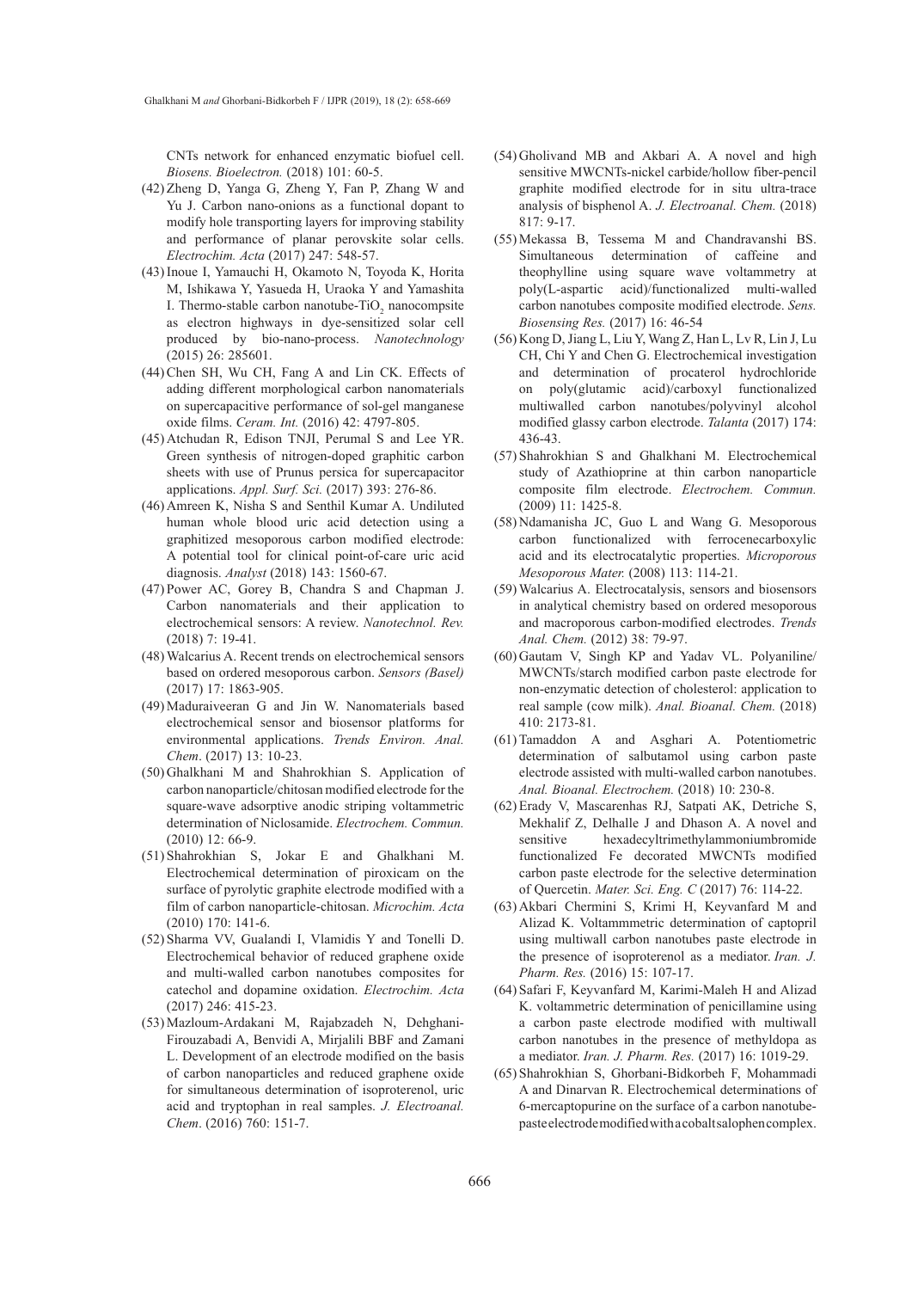*J. Solid State Electrochem.* (2012) 16: 1643-50.

- $(66)$  Li S, Lei S, Yu Q, Zou L and Ye B. A novel electrochemical sensor for detecting hyperin with a nanocomposite of  $ZrO<sub>2</sub>$ -SDS-SWCNTs as decoration. *Talanta* (2018) 185: 453-60.
- (67) Gautam V, Singh KP and Yadav VL. Preparation and characterization of green-nano-composite material based on polyaniline, multiwalled carbon nanotubes and carboxymethyl cellulose: for electrochemical sensor applications. *Carbohyd. Polym.* (2018) 189: 218-28.
- Ebrahimi M, Nikoofard H, Faridbod F, Shiralizadeh (68) Dezfuli A, Beigizadeh H and Parviz Norouzi P. A ceria NPs decorated graphene nano-composite sensor for sulfadiazine determination in pharmaceutical formulation. *J. Mater. Sci. Mater. Electron.* (2017) 28: 16704-12.
- (69) Abdel-Haleem FM, Rizk MS and Badr IHA. potentiometric determination of ciprofloxacin in physiological fluids using carbon paste and nanocomposite carbon paste electrodes. *Electroanalysis* (2017) 29: 1172-9.
- (70) Ensafi AA, Allafchian AR, Rezaei B and Mohammadzadeh R. Characterization of carbon nanotubes decorated with  $NiFe<sub>2</sub>O<sub>4</sub>$  magnetic nanoparticles as a novel electrochemical sensor: Application for highly selective determination of sotalol using voltammetry. *Mater. Sci. Eng. C* (2013) 33: 202-8.
- (71) Tursynbolat S, Bakytkarim Y, Huang J and Wang L. Ultrasensitive electrochemical determination of metronidazole based on polydopamine/carboxylic multi-walled carbon nanotubes nanocomposites modified GCE. *J. Pharm. Anal.* (2018) 8: 124-30.
- (72) Gholivand MB, Ahmadi E and Haseli M. A novel voltammetric sensor for nevirapine, based on modified graphite electrode by MWCNs/poly(methylene blue)/ gold nanoparticle. *Anal. Biochem.* (2017) 527: 4-12.
- (73) Mohamed MA, Yehia AM, Banks CE and Allam NK. Novel MWCNTs/graphene oxide/pyrogallol composite with enhanced sensitivity for biosensing applications. *Biosens. Bioelectron.* (2017) 89: 1034-41.
- El-Desoky HS, Ghoneim MM and El-Badawy FM. (74) Carbon nanotubes modified electrode for enhanced voltammetric sensing of mebeverine hydrochloride in formulations and human serum samples. *J. Electrochem. Soc.* (2017) 164: B212-B222.
- (75) Cheraghi S, Taher MA and Karimi-Maleh H. A sensitive amplified sensor based on improved carbon paste electrode with 1-methyl-3-octylimidazolium tetrafluoroborate and ZnO/CNTs nanocomposite for differential pulse voltammetric analysis of raloxifene. *Appl. Surf. Sci.* (2017) 420: 882-5.
- (76) Sangamithirai D, Munusamy S, Narayanan V and Stephen A. Tunable poly(o-anisidine)/carbon nanotubes nanocomposites as an electrochemical sensor for the detection of an anthelmintic drug mebendazole. *Polym. Bull.* (2018) 75: 3127-47.
- (77) Asadian E, Shahrokhian S, Iraji Zad A and Ghorbani-

Bidkorbeh F. Glassy carbon electrode modified with 3D graphene–carbon nanotube network for sensitive electrochemical determination of methotrexate. *Sens. Actuat. B-Chem.* (2017) 239: 617-27.

- (78) Khodadadian M, Jalili R, Bahrami MT and Bahrami G. Adsorptive behavior and voltammetric determination of hydralazine hydrochloride at a glassy carbon electrode modified with multiwalled carbon nanotubes. *Iran. J. Pharm. Res.* (2017) 16: 1312-9.
- (79) Karim-Nezhad G, Sarkary A, Khorablou Z and Dorraji PS. Synergistic effect of ZnO nanoparticles and carbon nanotube and polymeric film on electrochemical oxidation of acyclovir. *Iran. J. Pharm. Res.* (2018) 17: 52-2.
- (80) Mani V, Govindasamy M, Chen SM, Karthik R and Huang ST. Determination of dopamine using a glassy carbon electrode modified with a graphene and carbon nanotube hybrid decorated with molybdenum disulfide flowers. *Microchim. Acta* (2016) 183: 2267-75.
- (81) Shahrokhian S and Salimian R. Ultrasensitive detection of cancer biomarkers using conducting polymer/electrochemically reduced graphene oxidebased biosensor: Application toward BRCA1 sensing. *Sens. Actuat. B-Chem.* (2018) 266: 160-9.
- (82) Piovesan JV, Santana ER and Spinelli A. Reduced graphene oxide/gold nanoparticles nanocompositemodified glassy carbon electrode for determination of endocrine disruptor methylparaben. *J. Electroanal. Chem.* (2018) 813: 163-70.
- (83) Vasilescu A, Ye R, Boulahneche S, Lamraoui S, Jijie R, Medjram MS, Gáspár S, Singh SK, Kurungot S, Melinte S, Boukherroub R and Szunerits S. Porous reduced graphene oxide modified electrodes for the analysis of protein aggregation. Part 2: Application to the analysis of calcitonin containing pharmaceutical formulation. *Electrochim. Acta* (2018) 266: 364-72.
- (84) Gao Y, Wu X, Wang H, Lu W and Guo M. Highly sensitive detection of hesperidin using AuNPs/rGO modified glassy carbon electrode. *Analyst* (2018) 143: 297-303.
- (85) AlAqad KM, Suleiman R, Al Hamouz OCS and Saleh TA. Novel graphene modified carbon-paste electrode for promazine detection by square wave voltammetry*. J. Mol. Liq.* (2018) 252: 75-82.
- (86) Nigović B, Jurić S and Mornar A. Electrochemical determination of nepafenac topically applied nonsteroidal anti-inflammatory drug using graphene nanoplatelets-carbon nanofibers modified glassy carbon electrode. *J. Electroanal. Chem.* (2018) 817: 30-5.
- Tavakkoli N, Soltani N, Salavati H and Talakoub M. (87) New carbon paste electrode modified with graphene/  $TiO_2/V_2O_5$  for electrochemical measurement of chlorpromazine hydrochloride. *J. Taiwan Inst. Chem. Eng.* (2018) 83: 50-8.
- (88) Uygun ZO, Şahin C, Yılmaz M, Akçay Y, Akdemir A and Sağın F. Fullerene-PAMAM(G5) composite modified impedimetric biosensor to detect Fetuin-A in real blood samples. *Anal. Biochem.* (2018) 542: 11-5.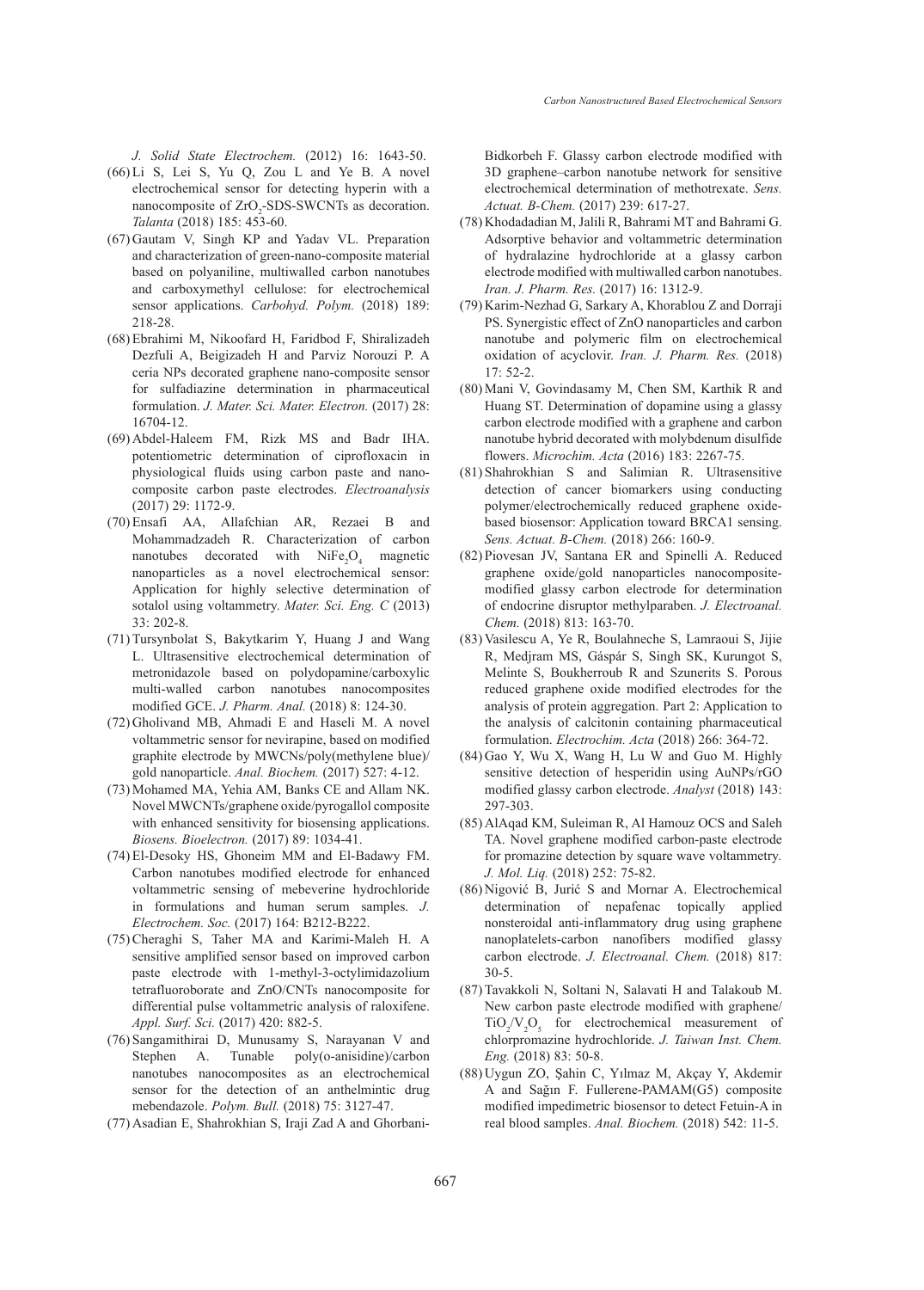- (89) Soltani N, Tavakkoli N, Mosavimanesh ZS and Davar F. Electrochemical determination of naproxen in the presence of acetaminophen using a carbon paste electrode modified with activated carbon nanoparticles. *C. R. Chim.* (2018) 21: 54-60.
- (90) Sathisha TV, Kumara Swamy BE, Schell M and Eswarappa B. Synthesis and characterization of carbon nanoparticles and their modified carbon paste electrode for the determination of dopamine. *J. Electroanal. Chem*. (2014) 720-721: 1-8.
- Ghorbani-Bidkorbeh F, Shahrokhian S, Mohammadi (91) Ali and Dinarvand R. Simultaneous voltammetric determination of tramadol and acetaminophen using carbon nanoparticles modified glassy carbon electrode. *Electrochim. Acta* (2010) 55: 2752-9.
- (92) Sudhakara Prasad K, Chuang MC and Annie Ho JA. Synthesis, characterization, and electrochemical applications of carbon nanoparticles derived from castor oil soot. *Talanta* (2012) 88: 445-9.
- (93) Yao S, Hua Y, Li G and Zhang Y. Adsorption behavior of ractopamine on carbon nanoparticle modified electrode and its analytical application. *Electrochim. Acta* (2012) 77: 83-8.
- (94) Szot K, Joensson-Niedziolka M, Rozniecka E, Marken F and Opallo M. Direct electrochemistry of adsorbed proteins and bioelectrocatalysis at film electrode prepared from oppositely charged carbon nanoparticles. *Electrochim. Acta* (2013) 89: 132-8.
- (95) Shahrokhian S, Naderi L and Ghalkhani M. Nanocellulose/carbon nanoparticles nanocomposite film modified electrode for durable and sensitive electrochemical determination of metoclopramide. *Electroanalysis* (2015) 27: 2637-44.
- (96) Ghalkhani M and Shahrokhian S. Development of a Nanocellulose composite based voltammetric sensor for vitamin b9 analysis. *Curr. Nanosci*. (2016) 12: 493-9.
- (97) Shahrokhian S, Ghalkhani M, Balotf H and Salimian R. Application of glassy carbon electrode modified with a carbon nanoparticle/melamine thin film for voltammetric determination of raloxifene. *J. Electroanal. Chem*. (2016) 780: 126-33.
- (98) Shahrokhian S, Ghalkhani M, Kohansal R and Mohammadi R. Biomimetic sensor for dobutamine employing Nano-TiO<sub>2</sub>/Nafion/Carbon nanoparticles modified electrode. *Electroanalysis* (2015) 28: 970- 8.
- Wong A, Santos AM and Fatibello-Filho O. (99) Simultaneous determination of paracetamol and levofloxacin using a glassy carbon electrode modified with carbon black, silver nanoparticles and PEDOT:PSS film. *Sens. Actuat. B-Chem*. (2018) 255: 2264-73.
- (100) Smajdor J, Piech R, Ławrywianiec M and Paczosa-Bator B. Glassy carbon electrode modified with carbon black for sensitive estradiol determination by means of voltammetry and flow injection analysis with amperometric detection*. Anal. Biochem.* (2018) 544: 7-12.
- (101) Sornambikai S, Abdul Kadir MR, Kumar AS, Ponpandian N and Viswanathan C. Selective and low potential electrocatalytic oxidation and sensing of l-cysteine using metal impurity containing carbon black modified electrode. *Anal. Methods* (2017) 9: 6791-800.
- (102) Smajdor J, Piech R, Piek M and Paczosa-Bator B. Sensitive voltammetric determination of ethinyl estradiol on carbon black modified electrode. *J. Electrochem. Soc.* (2017) 164: H885-H889.
- (103) Algarra M, González-Calabuig A, Radotić K, Mutavdzic D, Ania CO, Lázaro-Martíneze JM, Jiménez-Jiménez J, Rodríguez-Castellón E and del Valle M. Enhanced electrochemical response of carbon quantum dot modified electrodes. *Talanta* (2018) 178: 679-85.
- $(104)$  He S, He P, Zhang X, Zhang X, Li C, Dong F, Lei H and Liu D. Poly(bromocresol green)/carbon quantum dots modified electrode for the simultaneous electrochemical determination of guanine and adenine. *J. Electroanal. Chem*. (2017) 806: 158-65.
- $(105)$  Chen J, He P, Bai H, He S, Zhang T, Zhang X and Dong F. Poly(Β-cyclodextrin)/carbon quantum dots modified glassy carbon electrode: Preparation, characterization and simultaneous electrochemical determination of dopamine, uric acid and tryptophan. *Sens. Actuat. B-Chem.* (2017) 252: 9-16.
- (106) Shahrokhian S, Kohansal R, Ghalkhani M and Amini MK. Electrodeposition of copper oxide nanoparticles on pre-casted carbon nanoparticles film for electrochemical investigation of anti-HIV drug, nevirapine. *Electroanalysis* (2015) 27: 1989- 97.
- (107) Ghalkhani M and Salehi M. Electrochemical sensor based on multi-walled carbon nanotubes–boehmite nanoparticle composite modified electrode. *J. Mater. Sci.* (2017) 52: 12390-400.
- (108) Shahrokhian S and Ghalkhani M. Glassy carbon electrodes modified with a film of nanodiamondgraphite/chitosan: application to the highly sensitive electrochemical determination of azathioprine. *Electrochim. Acta* (2010) 55: 3621-27.
- $(109)$  Yin H, Zhu J, Chen J, Gong J and Nie Q. MOFderived in situ growth of carbon nanotubes entangled Ni/NiO porous polyhedrons for high performance glucose sensor. *Mater. Lett.* (2018) 221: 267-70.
- (110) Pham TSH, Mahon PJ, Lai G and Yu A. Reduced graphene oxide nanocomposite modified electrodes for sensitive detection of ciprofloxacin. *Electroanalysis* (2018) 30: 2185-94.
- $(111)$  He Q, Liu J, Liu X, Li G, P and Liang J. Preparation of Cu<sub>2</sub>O-reduced graphene nanocomposite modified electrodes towards ultrasensitive dopamine detection. *Sensors* (2018) 18: 199-211.
- (112) Mohammed GI, Khraibah NH, Bashammakh AS and El-Shahawi MS. Electrochemical sensor for trace determination of timolol maleate drug in real samples and drug residues using Nafion/carboxylated-MWCNTs nanocomposite modified glassy carbon